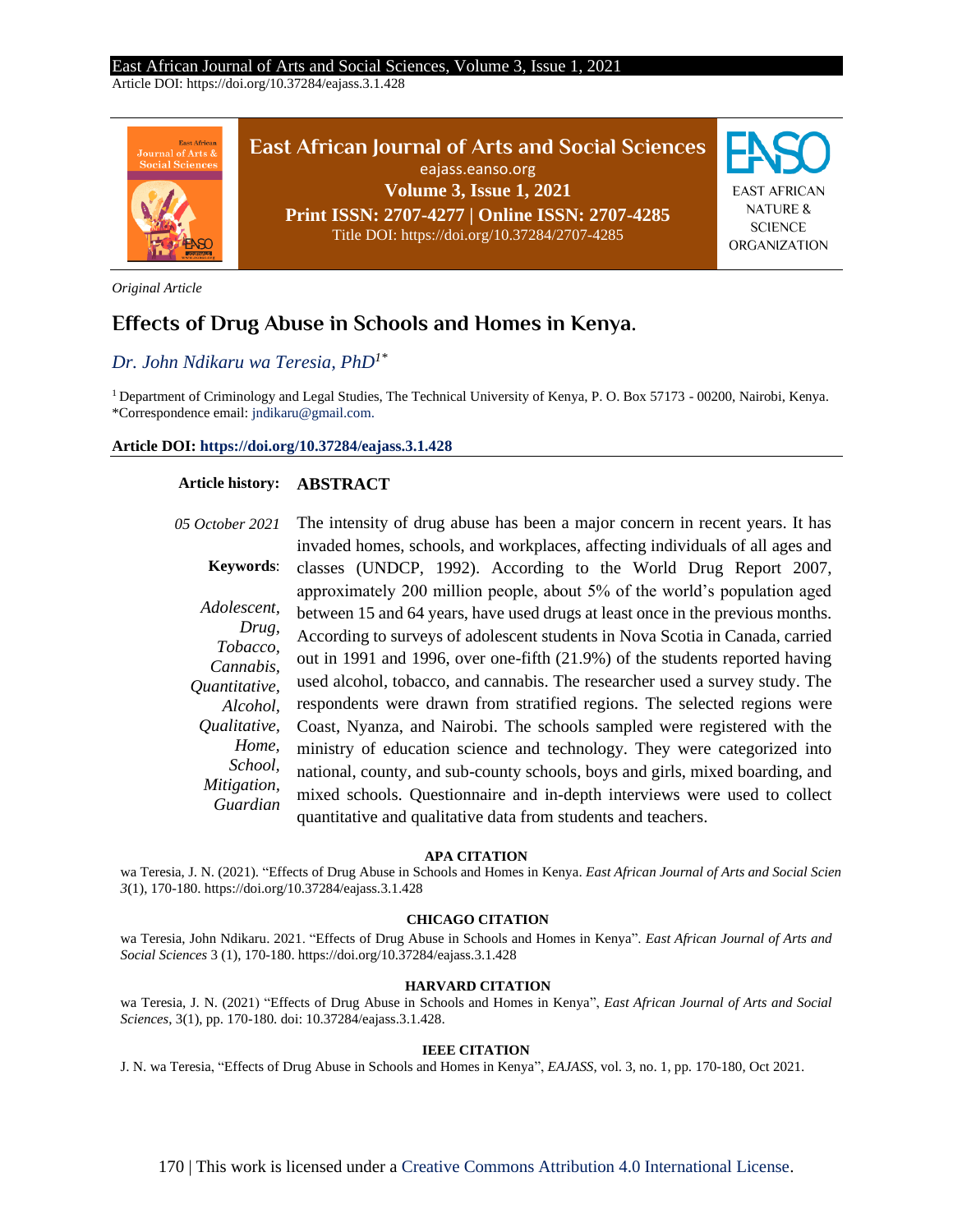Article DOI: [https://doi.org/10.37284/eajass.3.1.428](https://doi.org/10.37284/eajass.3.1.407)

#### **MLA CITATION**

wa Teresia, John Ndikaru. "Effects of Drug Abuse in Schools and Homes in Kenya". *East African Journal of Arts and Social Sciences*, Vol. 3, no. 1, Oct 2021, pp. 170-180, doi:10.37284/eajass.3.1.428.

### **INTRODUCTION**

Drug abuse has been defined as a selfadministration of drugs for non-medical reasons, in quantities and frequencies which may result in physical, social, and or emotional harm (Olatuwra and Odejide, 2006). Drug and substance abuse is a global phenomenon and an ever-expanding invasive problem in the world today. It affects almost every country, although its extent and characteristics differ from region to region. A study conducted by Edwards (1979) among American youth found that a great deal is known about what is abused but less comprehended. He suggested that it was not only important to know what is abused but also know why it is abused so that intervention strategies could be used to reverse the situation.

They found that the most commonly abused drugs were salicylate, any of the group of analgesics, or painkilling drugs that are derivatives of salicylic acid. They also found that the current and lifetime use of alcohol and tobacco was significantly more common among the males and among those in rural schools. They further indicated that, for the majority of the students, initiation into drug use started at a very early age (under 14 years). A study carried out among Zambian pupils found that while up to 10% of the female pupils experimented with cannabis, only male students tended to become regular users (Guy 2004). Guy (2004) further states that pupils who abused drugs were irregular in schools, which affected their performance greatly.

In Uganda, a study noted that among the youth, 19% of the Primary school pupils and about 33% of secondary schools smoked cigarettes (Olatuwara and Odejide 1971). This was attributed to a lot of tobacco products being advertised in relation to style/fashion and due to influence. The mean age for smoking was 13.4 years, with an average of 6 to 22 years in Jinja District. In the same country, a crosssectional study carried out among 13-15-year-old found that 17.5% reported having smoked tobacco, with 37.9% of them trying or starting smoking before the age of 10 (Mpabulungi and Muula, 2004). European schools' project on alcohol and other drugs revealed that 37% of 10th-grade students in the 30 participating European countries had smoked a cigarette in the past 30 days, 61% had used some illicit drugs other than Marijuana (Hibbel, Anderson, Bjarnason, Morgan and Narusk, 1995). Fatoye and Marakinyo (2002) studied drug abuse amongst 567 primary school pupils in rural and urban communities in South Western Nigeria

A preliminary survey of drug abuse was conducted among primary school pupils in Kenya and the results of the study confirmed that drug abuse was quite prevalent among Primary pupils. For instance, up to 10% of students drink alcohol more than three times a week and nearly 14% had smoked cannabis (bhang), 16% admitted taking other drugs, especially tranquilizers, in order to feel high. The study further revealed that the problem was more acute in urban schools compared to rural schools.

### **Statement of the Problem s**

Today, various stakeholders have considered education as a fundamental way that promotes economic, social, and political development. It opens new perspectives, inspires people, and offers openings for active contribution in growth by offering knowledge, attitudes, and skills that are compatible with workable development.

In pursuit of these objectives, the Government of Kenya had accepted a strategy of offering basic education for all citizens, notwithstanding their economic, social, and cultural position. This is a move towards an understanding of Universal Primary Education (UPE) and Learning for all. Education is one of the objectives captured in Kenya's vision 2030. Nonetheless, this aim is likely not to be accomplished partly due to drug abuse. Drug addicts often miss schools and also decline from school. They roam and tom of events of drug abuse that unravel in homes and schools is wanting.

The national authority for the campaign against alcohol and drug abuse (NACADA) has been at the forefront in fighting such vices in society through the implementation of the policies, raising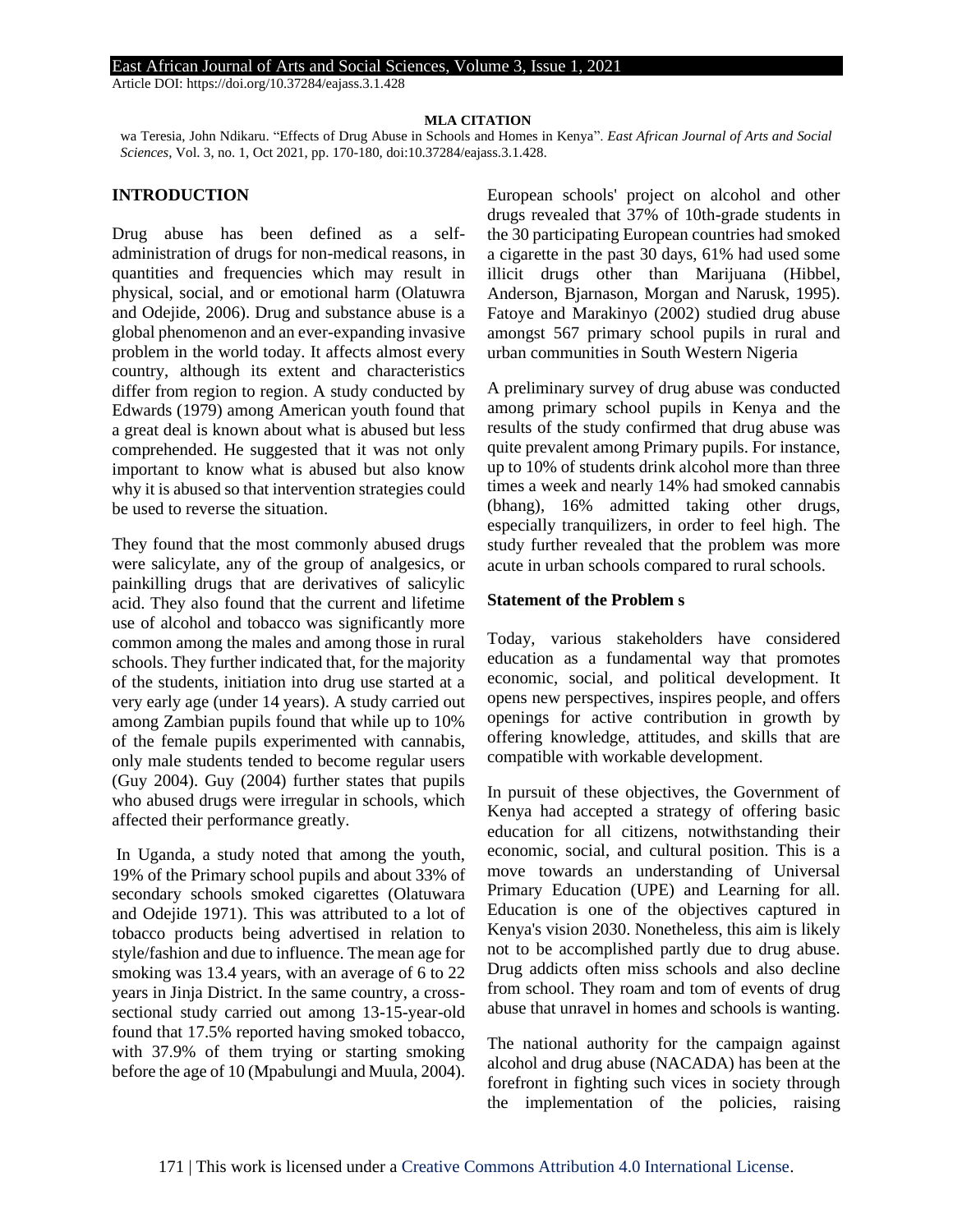Article DOI: [https://doi.org/10.37284/eajass.3.1.428](https://doi.org/10.37284/eajass.3.1.407)

awareness, participation activities that help restrain the abuse of drugs in schools and at homes amongst others. A survey done by NACADA shows that the vulnerable group is the ages of 13 and 15 terming the period most likely for children to initiate alcohol and substance abuse. Several factors contribute to such behaviors; curiosity, acceptance by peers, and ignorance as to the dangers of drug abuse, and having a lot of pocket money as the main reasons for the abuse of drugs. Both schools and guardians at home face challenges trying to curb such vices because they are not sure of the approach and mitigation practices to help reduce the effects since the intensity is normally felt when it's at its peak. The effect of drug abuse at home and school is a point of focus for this study with a better understanding of the ground.

# **EMPIRICAL LITERATURE REVIEW**

# **The Predictors of Drug Abuse among High School Students**

The easy accessibility of drugs is considered a critical factor in encouraging high school students to use drugs. Njoki (2013) established that most students in secondary school fall prey to experimentation with drugs due to the easy availability of drugs and substances. This is especially evident considering that most of the drugs that students abuse are locally manufactured, such as alcohol and bang. For instance, in major cities such as Kisumu, the busy bus stop shops within the city center are renowned dens for drugs. The rate of circulation of hard drugs in Kenya is also high considering the strategic location of the country, which makes it a perfect conduit for international drug traffickers to transport drugs from Asia and Latin America. Ngesu (2017) notes that alcohol is the commonly abused drug amongst high school students because it is normally sold legally since it has been accorded commodity status.

Most secondary school students are in the adolescent age, which is a critical developmental stage that is characterized by many social and psychological tensions. Njeri and Ngesu (2014) concur that the age of the students in secondary school is also a contributing factor. Most of the students are in their adolescence, which is a transition stage from childhood to adulthood. This stage is characterized by various social and psychological challenges as the students seek to find or understand their identity. The process of understanding one's identity involves curiosity, which leads some to experiment with drugs.

The home environment in which teenage children are brought up, largely characterised by parental influences, also contributes to the uptake of drugs and substances by high school students. Rugendo (2016) pointed out that parental influence also plays a significant role in determining whether secondary school students indulge in drugs. Children who come from families where parents use alcohol and other forms of drugs are highly likely to imitate their parents. Some parents contribute to the problem by providing their children with excessive cash in the form of pocket money and travel allowances, which they instead use to purchase drugs.

Poor relationships between the adolescent students and their parents or guardians also contributed to the use of drugs and substances. Some students adopted the use of drugs as a way of rebelling against their parents or guardians (Cheloti and Gathumbi, 2016). The rebellion, in this case, is fostered with strict parenting in which case the children used to befriend their parents or guardians and resort to using drugs as a way of asserting their maturity, freedom, and independence. The adolescent students, therefore, use drugs and substances as their way of releasing pressure from their parents or guardians (Rugendo, 2016).

According to Makau, Kaaria, and Katiba (2019), absent parents also determined whether high school students used alcohol and other drugs. Without parents' surveillance and availability to provide guidance, students found it very easy to use drugs even after school. Joseph (2019) established that single parenting resulting from separation and divorce leads to dysfunctional families whereby the parent left with the adolescent may not be able to provide guidance and surveillance that they need to avoid experimenting with drugs.

Single parents who are also breadwinners lack adequate opportunities for supervising their children. Due to lack of supervision, the children may be attracted to the wrong company, and end up using drugs as a way of drawing the attention and admiration of peers who are using and abusing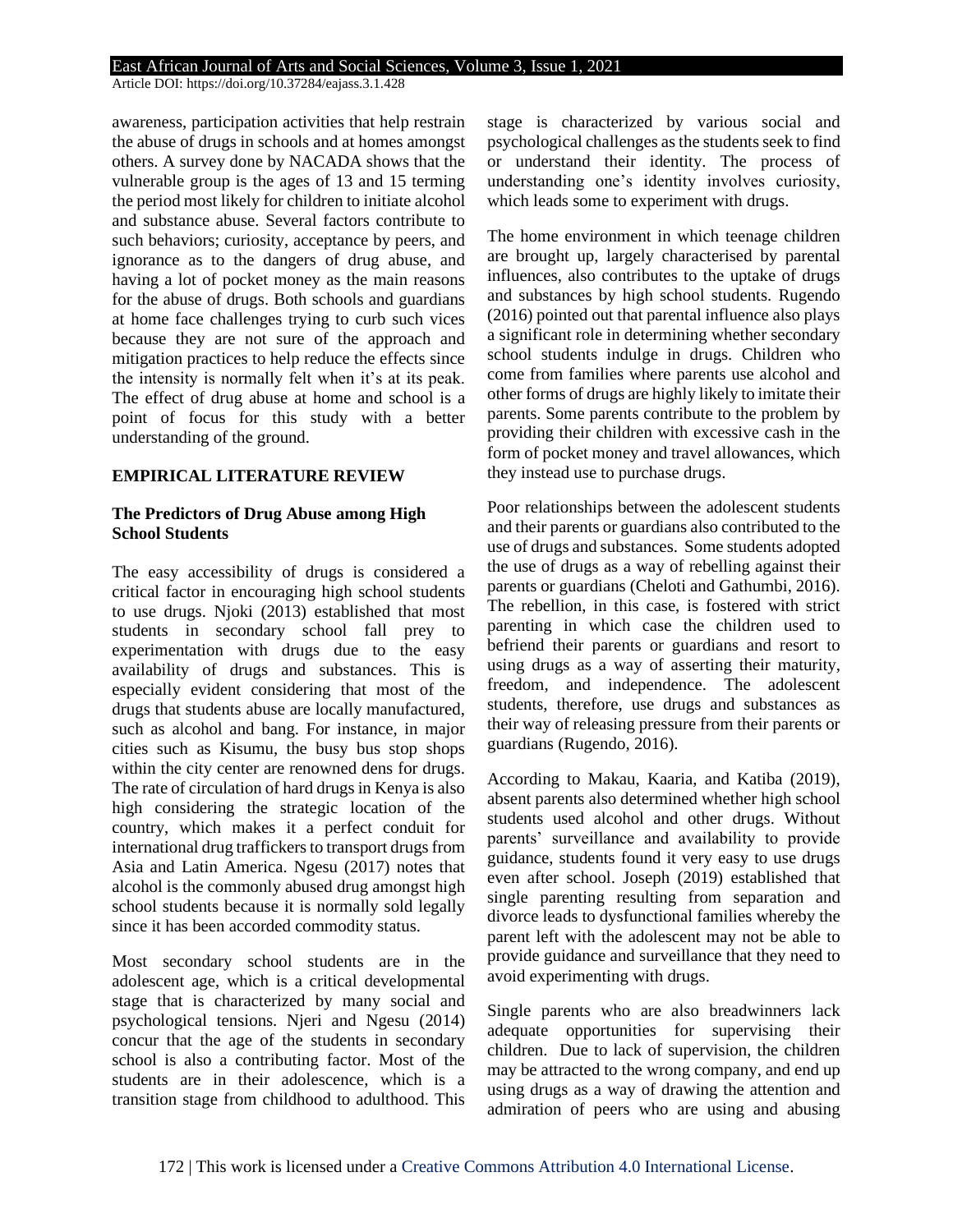substances (Cheloti and Gathumbi, 2016). In particular, Rugendo (2016) points out that girls from single-parent families are highly likely to abuse drugs as compared to girls from families with both parents. Besides, most teenage girls who use drugs have suffered some form of rejection from their family members. The rejection pushed them to find solace from their peers, which makes them susceptible to accepting requests to experiment with drugs and substances.

The school environment also determines whether or not students will be inclined or incentivized to use drugs and substances. Odhiambo, Sifuna, and Kombo (2019) notes that drug use amongst secondary school children is also influenced by the preparedness of school administrations to erect adequate controls for curbing the usage of drugs in school. While schools need to establish no-tolerance stances against drug use and drug users, it is important to remember that harsh treatment, highhandedness, and the lack of opportunity for students to exercise a considerable measure of freedom can easily result in stress that makes those who cannot cope to resolve to drug use. There are also cases where the school administrations are so lax to an extent that some members of the staff or the subordinate staff smuggle and sell drugs to the students.

The promotion of drugs such as alcohol through the media encourages adolescent students to experiment with drugs. Ngesu (2017) also considers advertisement a key contributor of particularly alcohol amongst high school male students. This is due to the fact that most advertisements of alcoholic products target men, portraying a notion that alcohol taking is a masculine thing. At their adolescent stage, these students are yet to become emotionally mature to sift through the superfluous messaging of an advertisement and make constructive decisions regarding their lives. Those students who are able to ignore the adverts still end up convinced that a moderate intake of alcohol is good for their health.

Rugendo (2016) acknowledges the fact that, as a country, Kenya is fast recognizing the rampant use of drugs and other substances in secondary schools. Some of the drugs that are commonly used by secondary school students include cigarettes, alcohol, and bang. These drugs are normally consumed in school during weekends or after class hours; there is also increased intake of the drugs during exam periods as a way of relieving stress that is associated with examinations. This indicates that when students are not supervised during their leisure time, such as weekends, they end up engaging in negative social behavior that makes the access and use of drugs and substances a necessary pass time.

Peer influences also significantly contribute to the usage of drugs and substances amongst high school students. Njeri and Ngesu (2014) cite peer pressure as the key predictor of alcohol and drug use amongst students in secondary schools in Kenya. Peer pressure is particularly significant at the initial stages of drug use when the adolescent seeks to belong to a particular clique whose way of leisure involves taking some particular drugs. Abur (2014) established that the youth access illegal drugs through their peers, and most of these drugs they cannot purchase through ordinary means. Their peers supply them with the drugs directly or provide them with information on how and where they can obtain them. In most instances, the non-socialized youth who is seeking to belong lacks the resolve to say no. Rugendo (2016) further notes that peer groups also provide newbies with models of drug usage and also teach them how, when, and where they can use the drugs.

Secondary school students are teenagers and most of them are unaware of the danger of experimenting with drugs. Joseph (2019) cited ignorance as a cause for drug use among adolescents in secondary schools. The students experimented with drugs with the objective of acquiring short-term effects such as feeling high, oblivious to the long-term effects that awaited them with continued use of the drug, such as addictions. Makau, Kaaria, and Katiba, (2019) concur that most youths engage in drug use without being aware of the various dangers that are associated with the vice. This is evident considering the statistics by the National Institute of Drug Use which indicated that about 80 percent of students in schools were unaware of the illicit drugs whereas only 6 percent knew the harmful effects of abusing drugs. This implied that most students indulge in alcohol and drug use without knowing the dangers that are associated with the vice.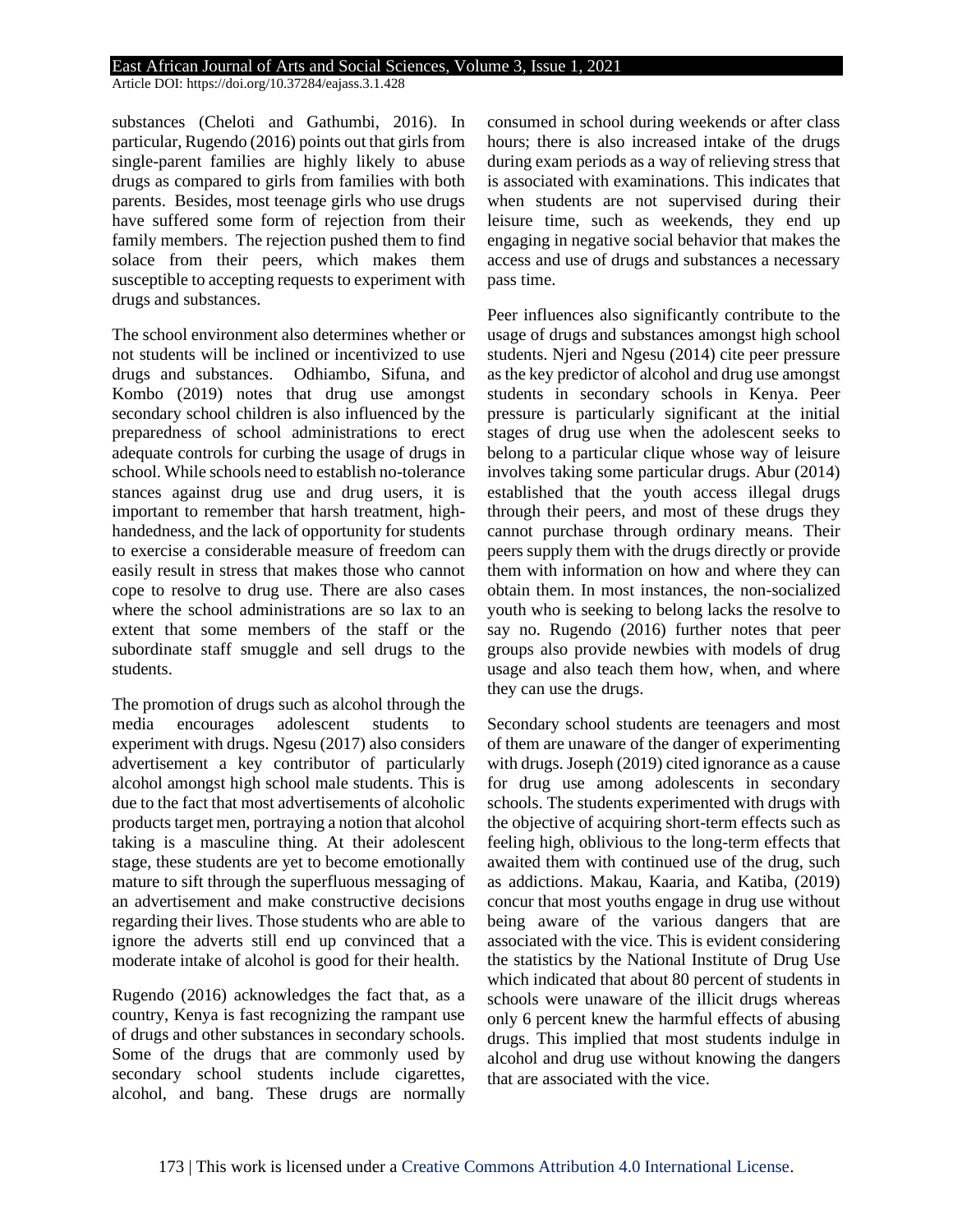Article DOI: [https://doi.org/10.37284/eajass.3.1.428](https://doi.org/10.37284/eajass.3.1.407)

According to Odhiambo, Sifuna, and Kombo (2019) trying new things or different behavior is a rather natural process for many adolescents and at times reflects in terms of seeking popularity with peers, gaining acceptance, developing a sense of identity, autonomy, and maturity, and/or, separating from parents. Adolescents consider engaging in alcoholism and abusing drugs and substances as a functional way of seeking and attaining popularity, acceptability, maturity, and independence. This leads them to get into addiction if interventions are not undertaken to stop them from taking drugs.

The social-economic background of the students is another predictor of susceptibility to drug use. Odhiambo, Sifuna, and Kombo (2019) low socioeconomic factors were associated with greater use of cigarettes, alcohol, and cocaine among adolescent students. students from homes with financial difficulties also lived-in poor neighborhoods where access to drugs was easy and possibly spent their leisure time with peers who are already using drugs. teenagers from low-income backgrounds were susceptible to drug use because they considered it providing them with an escape from the harsh economic realities at home and school.

Cheloti and Gathumbi (2016) established that families with low socioeconomic status and large sizes increased the probability of drug and substance abuse among teenagers who came from them. The quest to use the drug and other substances were seen as a solution to problems regarding the provision of basic needs, family dysfunctions. Drug use helps adolescent students to avoid the pressures of life and other problems. The consumption of drugs, therefore, becomes a defense mechanism against a world that they consider unfair and also do not understand.

# **Effects of Drug use amongst High School Students**

The secondary school students who use drugs and substances experience challenges in regards to their academic performance. Njoki (2013) notes that drug and substance abuse amongst high school students manifests in the form of declining academic performance. This is closely related to absenteeism from school and other school-related activities and increased the potential of dropping out of school. Abur, (2014) established that students who use drugs have a low commitment to their education and also have a higher truancy rate. The behavioral and cognitive problems that are associated with alcohol and drug use interfere with the performance of the students in academics and also affect their capacity to learn from their classmates.

According to Joseph (2019), the use of drugs and substances causes students to become sleepy in the classroom and are therefore unable to concentrate during lessons. They may choose to absent themselves from class to avoid detection by students or teachers. They also become poor managers of their time and may be found looking for drugs instead of concentrating on their assignments or revision work in class. They, therefore, post poor performance when it comes to exams.

The effects of drug use amongst high school students include unrest in secondary schools. Njoki (2013) established that the lawlessness and unrest in secondary schools in Kenya can be attributed to the use of drugs such as bang, alcohol, and experimenting with hard drugs such as heroin, cocaine, and mandrax that get into the local market via illicit trafficking. Kimanthi and Thinguri (2014) note that drug use is a predictor of aggressive behavior amongst the youth and is associated with the violence that leads to strikes and the destruction of property in schools.

The abuse of drugs and substances amongst secondary school students also comes with myriad health challenges and complications. Njeri and Ngesu (2014) note that alcohol and drug use amongst high school students leads to health challenges that are characterized by physical injuries that may lead to disabilities. The effects of an overdose of drug intake may also be injurious to their physical health system. The students were also at a high risk of contracting HIV/AIDS or any other sexually transmitted diseases. Due to risky health behaviors that they may engage in while using drugs. According to Abur (2014), there are various pharmacological risks factors that emerge as individuals increase the use of drugs and substances. This is particularly evident with the use of drugs such as morphine, nicotine, cocaine, and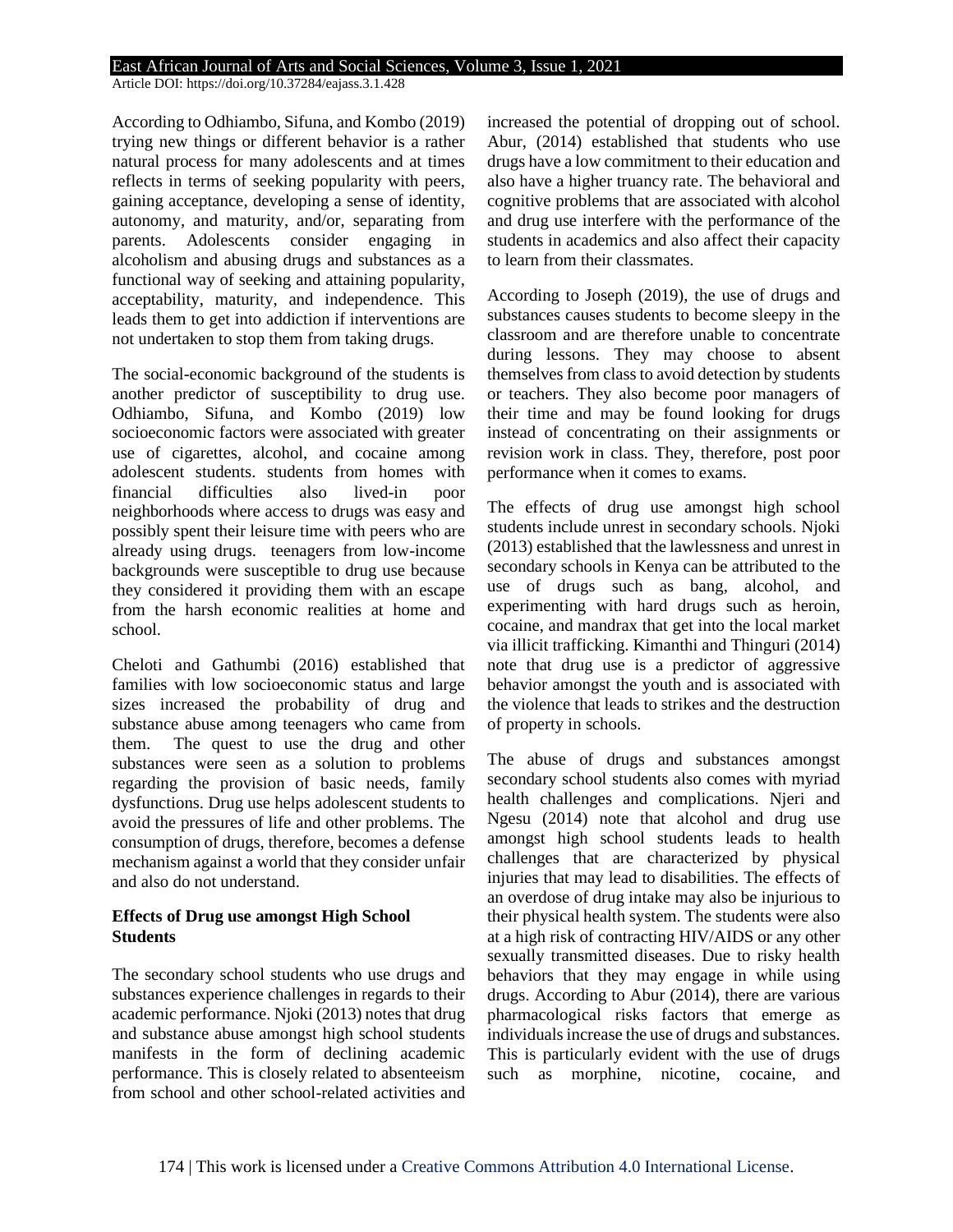amphetamine that may affect the brain in particular ways.

Rugendo (2016) established that youths who abuse drugs are highly susceptible to mental health problems such as stress, depression, withdrawal, and developmental lags. Youth who abuse substances are at significantly high risk for mental health problems such as personality disorders, conduct problems, suicides, and attempted suicides. For instance, the use of marijuana is associated with the interference of the students' short memory, psychomotor skills, and general learning. Students' motivation, emotional and psychosexual development may also be negatively affected by drug abuse. Ngesu, (2017) established that alcohol usage affected the capacity of one to make judgments and decisions, leading youth to indulge in risky sexual behavior. They are as a result exposed to sexually transmitted diseases. This has a ripple effect on the country's economy since the treatment of the addicted youth at the rehabilitation centers is normally reliant on public funding.

Secondary school students who abuse drugs end up destroying crucial social relationships in their lives, which manifests in terms of social stigma. Odhiambo, Sifuna, and Kombo (2019) observe that the abuse of alcohol and other drugs can lead to family crises and endanger various aspects of family life, in some cases resulting in family dysfunction. Students who abuse drugs are at constant loggerheads with their other family members because their behavior affects their parents and siblings, especially if they have to steal from them to fund their addiction or force them to incur a medical bill for injuries they acquire from their drinking or smoking adventure. The student may even decide to run away from home as a way of punishing their family members or escaping their wrath.

The use of drugs and substances by adolescent students is also associated with the degree of bonding with conventional institutions. Students that have failed to develop and maintain the relationship with other peers and their teachers or are not engaged in the school activities are highly likely to resort to drugs and substance abuse (Cheloti and Gathumbi, 2016). Whenever adolescents are disengaged from their environment or communities, they tend to feel unsafe in them and find solace in abusing drugs. Contrarily, students who are actively engaged in the community at school and church levels, for instance, are highly unlikely to resort to drug and substance abuse. Therefore, schools and communities play an integral role when it comes to enacting the protective factors that engage young people and encourage them to avoid drugs and other problematic social behavior (Rugendo, 2016).

Joseph (2019) notes that students who abuse drugs were always involved in indiscipline issues, such as fighting, absenteeism from class, sneaking from school, refusing to do assigned chores, and even refusing to take care of their own personal hygiene. In this way, they destroy their relationship with peers at school and their teachers as well. Cheloti and Gathumbi (2016) observe that the use of drugs and substances amongst adolescent students is also associated with stigma. Since the youth are engaging in behavior that is considered anti-social, they are likely to be relegated to the periphery of the social sphere as misfits. The stigma weighs down on the young persons and particularly those of want to stop abusing drugs and may have counterproductive effects. This is in the sense that the addicted youth may shy away from seeking help out of the fear of being judged by society.

Students who abuse drugs are highly likely to get involved in delinquent behavior. Njeri and Ngesu (2014), notes that drug and substance abuse is a major cause of delinquent behavior among students in high schools. It leads to arrests, adjudication, and intervention by the juvenile justice system. This is because the youth abusing drugs are highly likely to be involved in criminal activities such as physical or sexual abuse, possession and use of hard drugs, prostitution, drug trafficking, gangs, and homicides amongst many other social vices that may call for the intervention of the criminal justice system.

Furthermore, students who use drugs are prone to emotional and psychological challenges. Rugendo (2016) pointed out that some psychological traits that are associated with drugs and substance abuse amongst adolescent students include low selfesteem, poor behavioral self-control, and low assertiveness. Odhiambo, Sifuna, and Kombo (2019) established that teenage girls who come from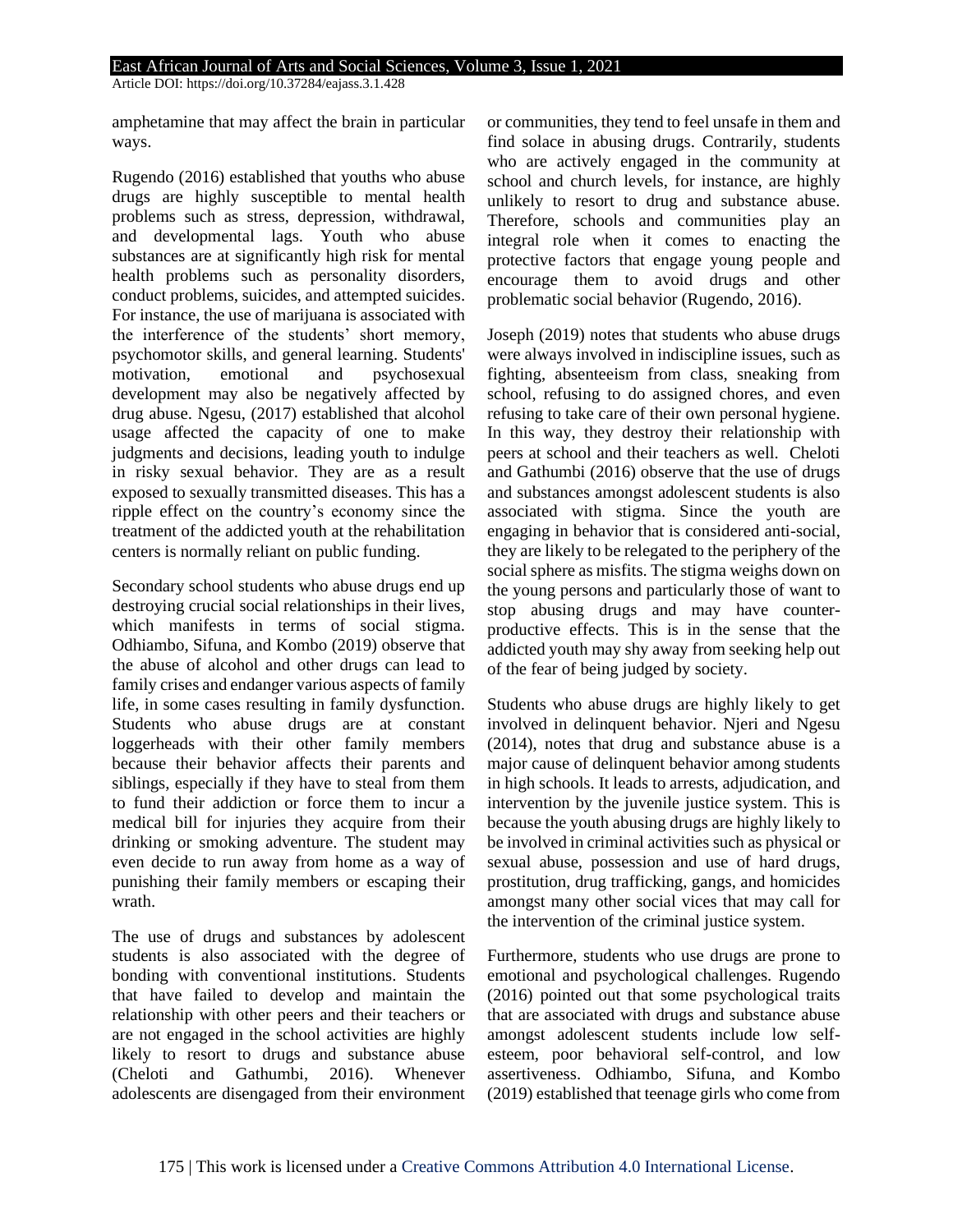families with educated parents were highly unlikely to abuse drugs as compared to those who come from families with less-educated parents. Parents with low education levels used coercive strategies to discipline their children, which eventually put them in abnormal and anti-social behavior, including drug use. This demonstrated that the level of education of parents influenced the proper upbringing of children and therefore dissuaded them from experimenting with drugs and substances.

Rugendo (2016) established secondary students from urban settings were highly likely to abuse drugs and substances as compared to their counterparts from the rural areas. This was explained by the fact that in most cases the urban setups have a great influence on teenagers occasioned by the exposure to the urban lifestyle. Rugendo (2016) notes that drugs and substance abuse have translated into an increase in the rate of criminal activity at the school, occasioned by stealing and strikes.

Cheloti and Gathumbi (2016) pointed out that the community around the secondary school can also influence the behavior of students and encourage or discourage them to use drugs and substances. This is evident considering that, in most cases, the alcohol and drugs that are consumed by the students are sourced from the community around the school. This makes it imperative for the school administration to engage the surrounding community in drug prevention programs as a way of cutting critical supply channels that students may be using to access drugs and sneak them into school.

# **THEORETICAL FRAMEWORK**

# **Modified Social Stress Model**

The modified social stress model was used in this study to understand the use of alcohol and illicit drugs amongst adolescents in high schools in Kenya. The model was developed by Rodes and Jason in 1998 and was later modified by the World Health Organisation (WHO) to include the effects of drug abuse, individual responses to drugs exposure, and the social, environmental, and cultural factors associated with the drug abuse (Shukla, 2005; Abraham, Pamela, and Kimani, 2012).

Studies have revealed that the prevention of substance use and abuse should consider identifying the factors increasing the risk of using and abusing drugs and developing ways of reducing the impact of those factors (Njoki, 2013; Abur, 2014; Rugendo, 2016). The modified social stress model reiterates that there are some factors that promote drug use, which are referred to as risk factors. They are also factors that discourage people from abusing drugs, and they are referred to as protective factors. Therefore, to increase the health of families and communities, the reason needs to be increasing the protective factors while at the same time decreasing or minimizing the risk factors (Abraham, Pamela, and Kimani, 2012). Based on the modified social stress model, in case there are many risk factors that are present in the life of an individual, they are therefore highly likely to begin abusing drugs (Goyal, 2005). The continued availability of those risk factors leads to the intensification and addiction to alcohol and drugs. Some of the risk factors that are identified in this model include stress, which in the high school context can result from adolescent developmental changes or precious from home or school environment (Shukla, 2005).

The other risk factors include the normalization of alcohol and substance use that is justified by true legality and law enforcement. The availability and affordability of drugs also enable young people to start and continue using alcohol and other substances (Goyal, 2005). The advertising and promotion of alcohol through the media is another risk factor, including cultural practices and values that include the use of alcohol and other substances which invariably expose adolescents. Another risk factor can be in the form of the experience that the youth derive from using drugs, which could be positive in case they are using drugs to escape from immediate life stressors and therefore encourage them to continue using them (Abraham, Pamela, and Kimani, 2012).

Makau, Kaaria, and Katiba (2019) note that young smokers go through various stages, with each being influenced by different factors. There is the precontemplation stage in which the person is exposed to messages about using a particular drug. Advertising, family members, movies, role models, and peers are quite instrumental in this phase as they help the person develop convictions about using the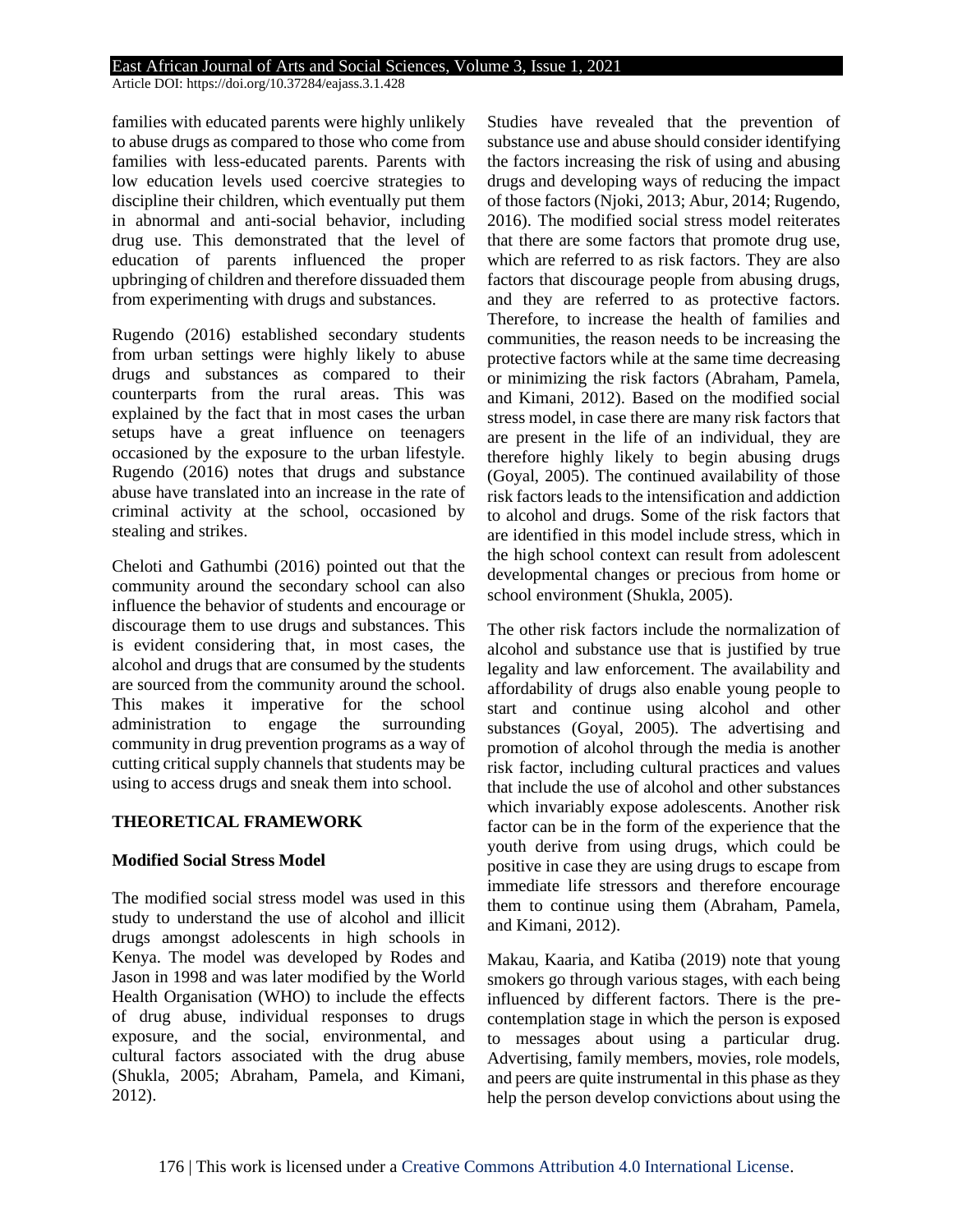drug. At the second stage, they contemplate the messages they have received over time and the behavior by their friends reinforces their decision to experiment with the drugs.

The modified social stress model also indicates that in cases where the protective factors are present, there is a significantly reduced chance for an individual to begin indulging in alcohol and other substances. The model identifies protective factors as including the attachments with people in the family, institutions, and peers such as school and religion who do not use alcohol or other substances (Abraham, Pamela, and Kimani, 2012). Other protective factors include skills which could be in terms of physical and performance capabilities that help individuals to manage stress and navigate peer pressure, thereby reducing the incidence of experimenting with drugs as a way of finding personal identity or attaching oneself to the wrong company (Goyal, 2005). The availability of resources within the environment or within the person also plays an integral role in helping them to meet their physical and emotional needs and therefore find no need to seek drug dependence. Examples of this include religious faith, positive

role models, guiding and counseling services, and anti-drug use campaigns (Shukla, 2005).

The model, therefore, suggests that understanding drug use problems in society involves taking into account both the risk factors and the protective factors at the same time. This is because the possibility of people becoming drug users is determined by either of the factors (Goyal, 2005). This model is effective in outlining some of the interventions that can be used to help students who are already abusing drugs and also in developing measures that could discourage students from using drugs (Abraham, Pamela, and Kimani, 2012).

# **METHODOLOGY**

The researcher used a survey study. The respondents were drawn from stratified regions. The selected regions were Coast, Nyanza, and Nairobi. The schools sampled were registered with the Ministry of Education Science and Technology. They were categorized into national, county, and sub-county schools, boys and girls, mixed boarding, and mixed schools. Questionnaire and in-depth interviews were used to collect quantitative data from students and teacher

### **RESULT AND DISCUSSIONS**

| <b>Region</b> | <b>Percentage Usage</b> |  |
|---------------|-------------------------|--|
| Lower eastern | 20.7                    |  |
| Central       | 17.4                    |  |
| Upper eastern | 12.6                    |  |
| Nyanza        | 9.7                     |  |
| Nairobi       | 7.6                     |  |
| North rift    | 6.8                     |  |
| Coast         | 6.3                     |  |
| Western       | 6.0                     |  |
| South rift    | 4.2                     |  |
| North eastern | 0.3                     |  |

### **Table 1: Drug Abuse in Various Regions in Kenya**

Source: NACADA

| Table 2: Drug usage in High School |  |  |  |
|------------------------------------|--|--|--|
|------------------------------------|--|--|--|

| <b>High School Class</b> | <b>Percentage Usage</b> |  |
|--------------------------|-------------------------|--|
| Form One                 | 2.3%                    |  |
| Form Two                 | 8.1%                    |  |
| Form Three               | 13.9%                   |  |
| Form Four                | 12.7%                   |  |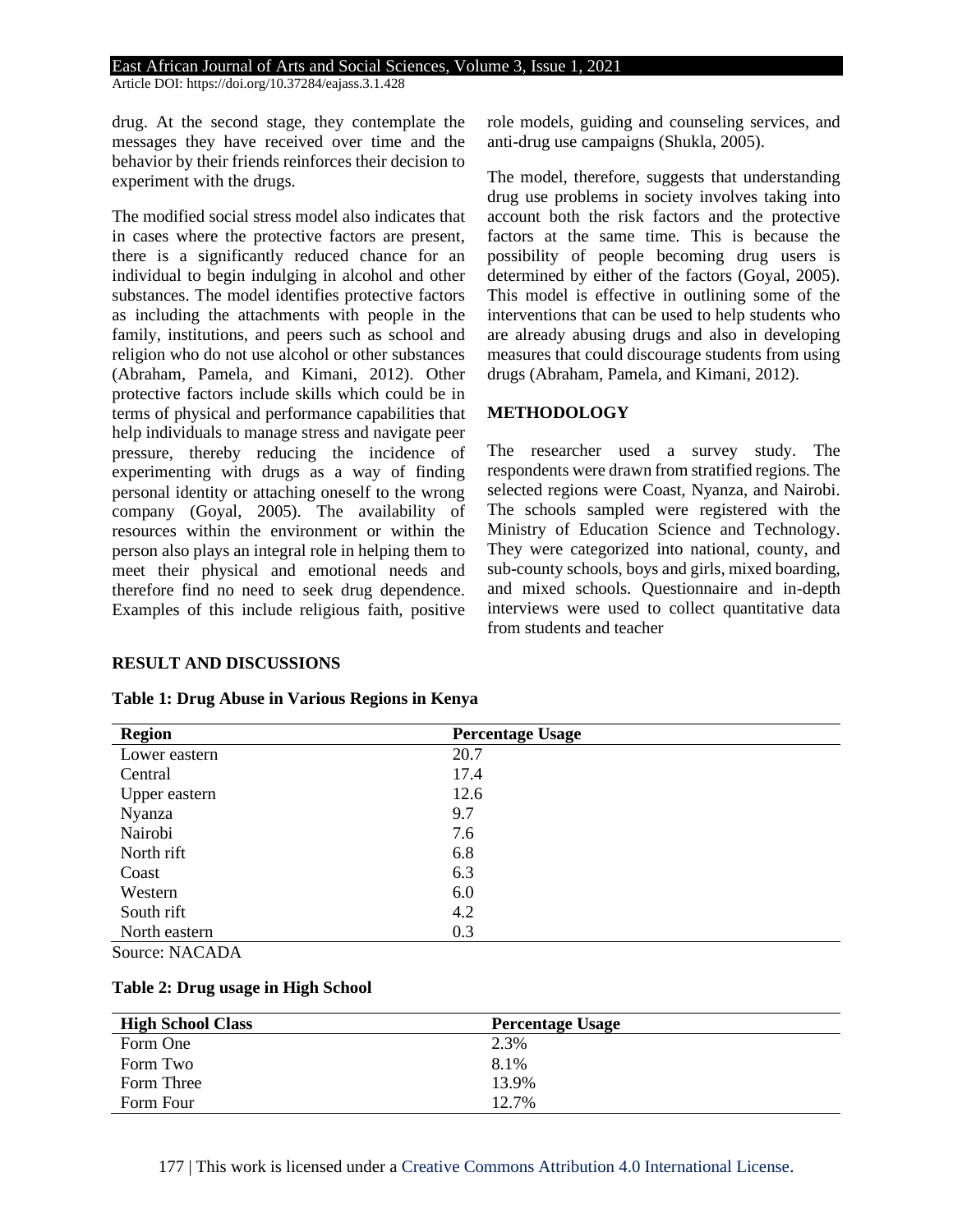Article DOI: [https://doi.org/10.37284/eajass.3.1.428](https://doi.org/10.37284/eajass.3.1.407)

| <b>Occasion</b>                     | <b>Percentage Usage</b> |
|-------------------------------------|-------------------------|
| During School Holidays              | 48.5%                   |
| On their way Home                   | 35.1%                   |
| During School Trips                 | 31.4%                   |
| Weekends at School                  | 30.4%                   |
| During inter-school Meetings        | 27.8%                   |
| During Entertainment in Schools     | 24.4%                   |
| <b>During Games</b>                 | 23.7%                   |
| During Morning/Evening Preps        | 15.4%                   |
| <b>Brought During School Visits</b> | 13.5%                   |
| <b>During Class Breaks</b>          | 13.2%                   |
| Anytime                             | 9.7%                    |

### **Table 3: When Students Are Likely to Use Alcohol and Drugs**

### **Table 4: Presence and Adequacy of Supervision Provided in School**

|                                                | YES   | NΟ    |
|------------------------------------------------|-------|-------|
| Presence and Adequacy of Supervision at School | 72.6% | 27.4% |

### **Table 5: Discussions with Friends on social media Regarding Alcohol and Drugs**

|                                                | <b>Frequency</b> |       |             |                                           |       |
|------------------------------------------------|------------------|-------|-------------|-------------------------------------------|-------|
|                                                |                  |       |             | Sometimes Rarely Never Very Often/ Rarely |       |
| Discussions with friends on social media 29.1% |                  | 21.5% | 23.4% 14.4% | <b>Always</b>                             | 11.7% |
| regarding alcohol and drugs                    |                  |       |             |                                           |       |

The study analysis is made from the report generated by NACADA, which is available, online as well as part of their reports. Such reports are comprehensive in their findings and so make reliable data for analysis. The report shown in *Table 1* on drug abuse in various regions in Kenya shows the impact rate of drug abuse in different places. The leading area of drug abuse is seen from the people from Lower eastern (20.7%), Central (17.4%), and upper eastern (12.6%). From the report, Nyanza, Nairobi, and the coast have also been featured in the report with rates of 9.7%, 7.6%, and 6.3% respectively.

*Table 2* on drug usage in high school shows its correspondence on the high school level which is form one, two, three, and form four. From the report, drug usage is rampant with the form threes (13.90%) followed by 12.70% who are form fours, the least are the form ones who are 2.30%.

*Table 2* shows when students are likely to use alcohol and drugs. The report shows that during school holidays, the students are more susceptible to the abuse of drugs followed by during school trips seen from 48.5% and 35.1% respectively. The least is seen to be anytime, which is 9.7%. Others are the abuse of drugs during school trips (31.4%), weekends at school (30.4%), during inter-school meetings (27.8%), during entertainment in school (24.4%), during games (23.7%), during morning and evening preps (15.4%) and during class breaks (13.2%)

*Table 4* shows the presence and adequacy of supervision provided in school. Majority of the respondents do admit that there is a presence and adequacy of supervision provided in school (72.6%).

The researcher sought to find out whether discussions with friends on social media regarding alcohol and drugs provide an avenue for the abuse of drugs. From the respondents, 29.1% do say that sometimes it does, as 23.4% admit that it never does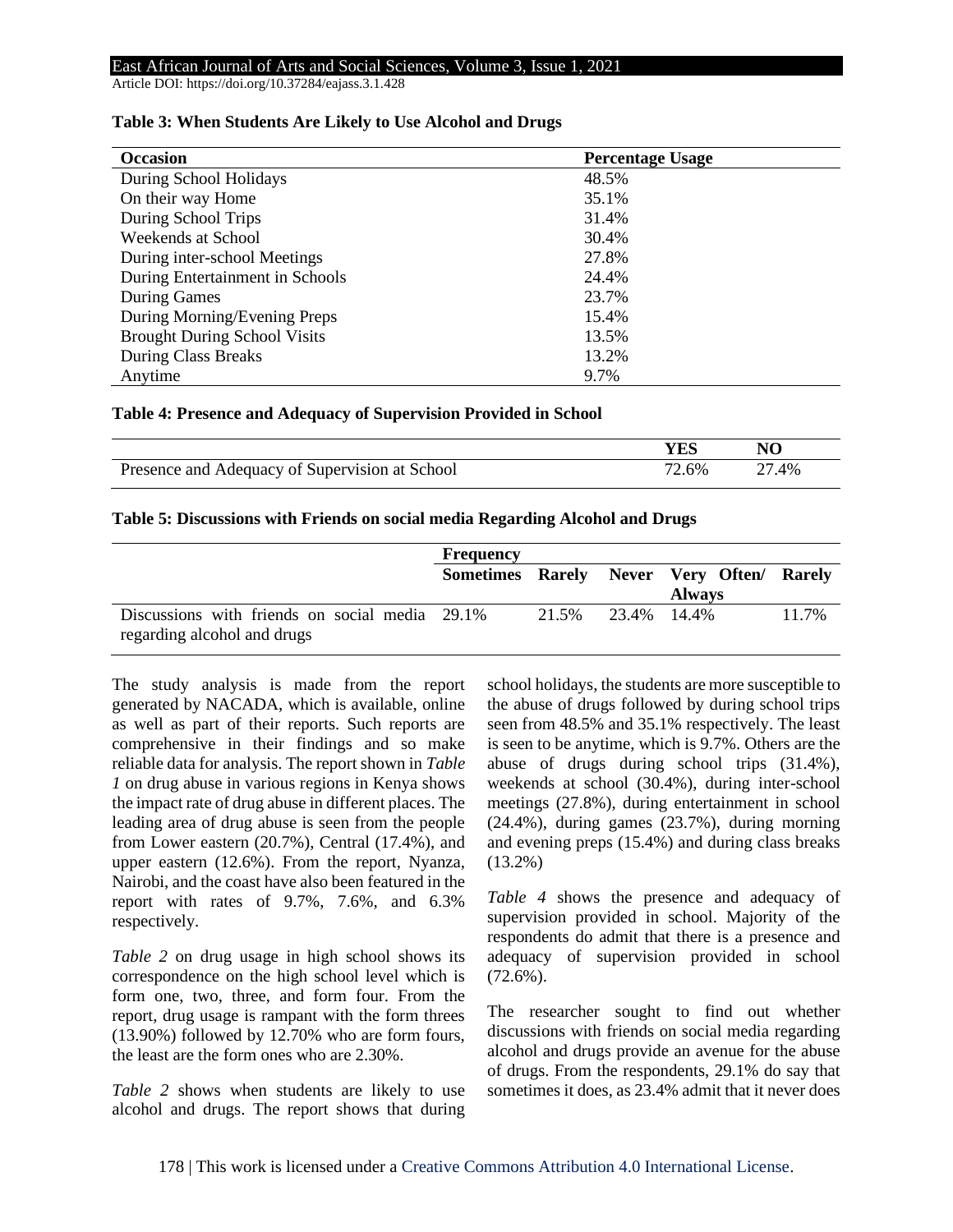it. 21.5% do say that it rarely does, 14.4% say it does always, and 11.7% say it often does (*Table 5*).

# **CONCLUSION**

The teens of the age 13 to 15 are the prone group to the abuse of drugs. The teen's abuse of drugs is well observed to be abused both at home and in school. The transition of the use of drugs is wellcoordinated from home and school. The peers are the most influential in the abuse of drugs. Abuse of drugs is well known to most of the respondents in school. Without close monitoring of the teens by the parents and the teachers brings such abuses which later results to uncontrolled behavior of which some may become resistant to reforms

# **RECOMMENDATION**

The introduction of the county government has brought home the contact of the villages with the authority. This means that people having been implicated having abused drugs can be easily noted and rehabilitated most especially the youths and students. In this regard, rehabilitation centers, as well as special schools or social education halls, have to be built to take care of the youth that is already affected. The county government that is in charge of drugs control, the NGOs, NACADA, FBOs, CBOs, politicians, teachers, and local leaders should be in a position to come up with amicable approaches that can allow the youths to appreciate the dangers and effects associated with substances and drugs.

Guidance and counseling, expedited by the nongovernmental organization is a prime approach available to curb drug abuse in public schools in Kenyan, churches, and homes which are the common social environment for the youths and children. The guidance and counseling teachers should endeavor to better their understanding of their pupils and students through in-service education programs done by the external guest speakers to ensure that they don't involve themselves in such damaging activities as drug abuse. The school administration should strengthen their understanding of the students' family background, peer groups, past discipline records, etc. this will then aid the administration to come up with methods of making sure that each pupil or

student in their respective institutes is not prone to indulging in drug usage.

Parents should take more attention to students' academic abilities pursuits, interests, and potentialities. These will in the process assist the parents to understand and advise him/her about the significance of focusing on academics and avoiding lures of testing with drugs. Government should put stringent disciplinary actions on drug brokers and suppliers, particularly those found availing drugs and related ingredients to minors. The government should also control the selling of common drugs in marketplaces and shops to protect the pupils or students among other susceptible persons.

# **REFERENCES**

- Abraham, T. S., Pamela, O., and Kimani, C. G. (2012). *Techniques Used In Managing Drug Abuse In Secondary Schools In Kenya.* Lap Lambert Academic Publishing GmbH KG.
- Abur, J. O. (2014). *Drug and Substance Abuse Among Secondary School Students, In Embakasi District, Nairobi County.* University of Nairobi.
- Cheloti, S. K., and Gathumbi, A. M. (2016). Curbing Drug and Substance Abuse in Secondary Schools in Kenya; The Disconnect in School Community Intervention Strategies. *Educational Technology, 95* , 40881-40888.
- Fatoye, F. O., & Morakinyo, O. (2002). Substance use among secondary school students in rural and urban communities in South Western Nigeria. *East African medical journal*, *79*(6), 299-305.
- Goyal, O. P. ( 2005). *Anti-social Patterns of Begging and Beggars.* Delhi : Isha Books.
- Hibbel, B., Anderson, B., Bjarnason, T., Kokkeri, A., Morgan, M., & Narusk, A. (1995). Alcohol and other drug use among medical students in 26 European countries. *The European schools project on alcohol and other drugs (ESPAD) study, Stockholm, Council of Europe*.
- Joseph, K. (2019). The Effects of Drug and Substance Abuse in Secondary Schools: The Case of Garissa County, Kenya. *African Journal*